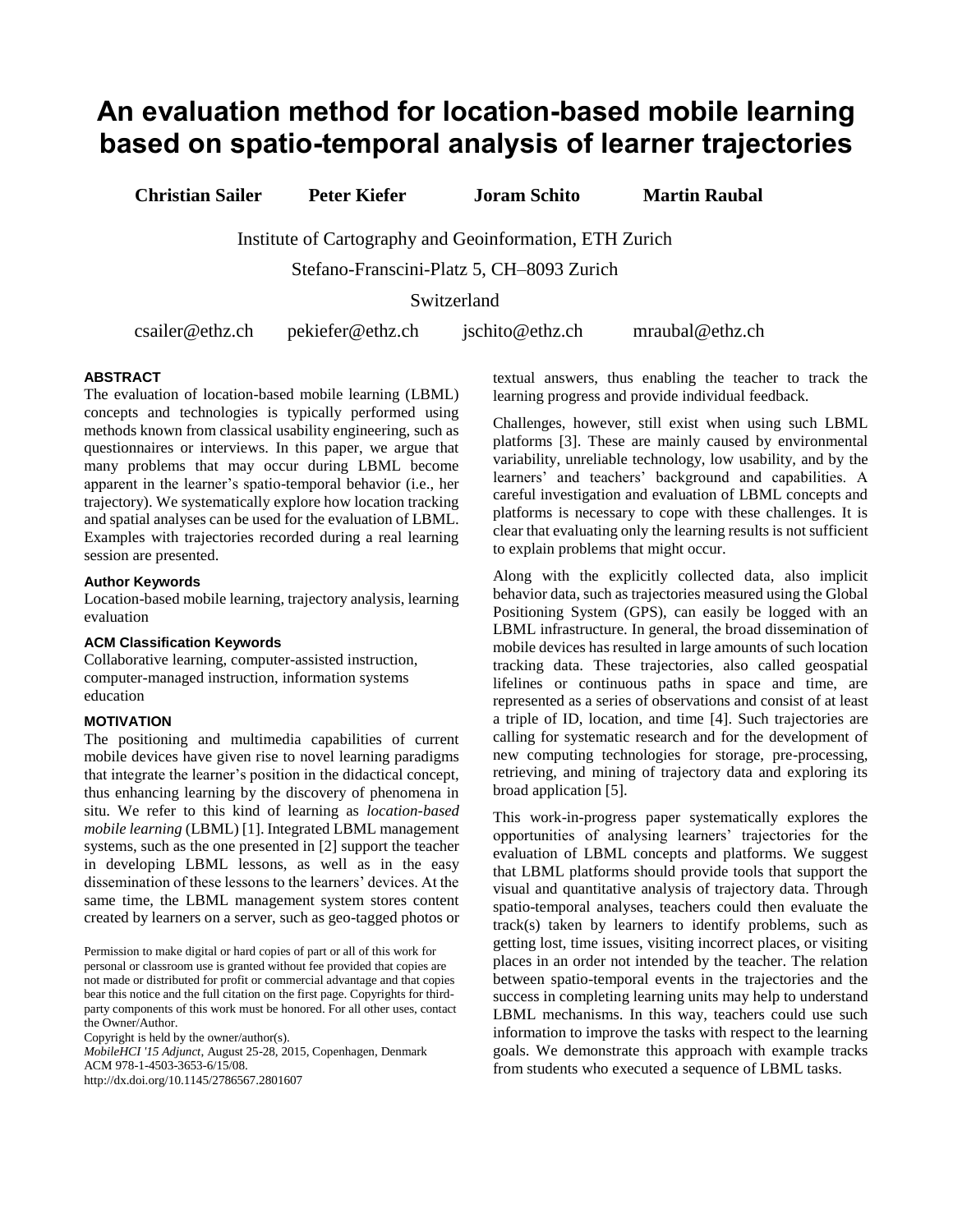The following section reviews related work on the evaluation of LBML and trajectory analysis. The section after the review describes how trajectory analyses can contribute to the evaluation of LBML, as well as privacy issues. The paper finally concludes the findings with a discussion and outlook.

#### **RELATED WORK**

# **Evaluation of LBML**

Vavuola and Sharples proposed six challenges in evaluating mobile learning [6]: capturing and analysing learning in context and across contexts, measuring mobile learning processes and outcomes, respecting learner/participant privacy, assessing mobile technology utility and usability, considering the wider organisational and socio-cultural context of learning, and assessing (in)formality. We will discuss in the final section how the method proposed in this paper helps to approach these challenges.

Several researchers have reported results of user evaluations of LBML, typically using methods known from classical usability engineering: Naismith et al. [7], for instance, describe their work with a complete context-aware educational resource system for outdoor tourist sites and educational centres (CAERUS) which was evaluated by a short questionnaire followed by a semi-structured interview on users' experiences. Another study was performed by [8] on the augmented reality game "Environmental Detectives", simulating a toxic spill for which students had to find the source. This study was evaluated through each team presenting their findings in front of the class, as well as through cross-team interviews and written short reports. A different evaluation approach was chosen by [9] who evaluated the "Augmenting the Visitor Experience" project through direct observation by the researchers and an analysis of in-field video diaries. Summarising, most evaluations of LBML were performed through questionnaires, interviews, or by evaluating the learning results. However, these evaluation methods require high effort and feedback to the learner has been hardly provided instantaneously.

A specific group of LBML approaches targets the improvement of students' spatial skills, such as understanding cartographic maps, improving orientation and wayfinding, or general spatial thinking. One example by [10], found in a study using a navigation game (Ori-Gami) that the interaction with the map was more intense (more touches) for children who made more errors in orientation and wayfinding. Those errors, as well as the average distance and speed, were determined by analysing GPS tracks. In this paper, we argue that spatio-temporal analyses can also help to evaluate LBML with learning objectives different from spatial thinking. The Ori-Gami example underlines the necessity to integrate spatio-temporal analysis functionality into LBML platforms.

#### **Trajectory analysis of moving objects**

Many scientists have conducted research on the physical activity and movement of human beings. Trajectory analysis has found particular interest in the fields of geographic data mining and wayfinding. Often, their goal is to understand the decision making processes, interests and activities of individual persons or crowds.

Andrienko et al. [11] identified three different types of movement data and related analysis tasks: movements of a single object (e.g., one pedestrian's navigation from A to B), movements of multiple unrelated objects (e.g., the daily commuting behavior of all inhabitants of one city), and movements of multiple related objects (e.g., an animal herd looking for food). The typical analysis goals, tasks, and methods for these three types differ, and most of the papers found in literature fall into exactly one of the three categories. We will use this categorization throughout our paper.

For the movement of a single object, [12] describe the following typical analysis tasks: extracting significant places, times and durations of visits, typical trips, their times and durations, deviations, and their reasons. They distinguish between single events and trajectories (temporally ordered sequences of positions). For multiple unrelated objects [13] introduce the following analysis tasks: 1) studies of space use, accessibility, permeability, connectivity, major flows, typical routes between places, and 2) studies of emerging patterns of collective movement: concentration/dispersion, convergence/divergence, and propagation of movement characteristics. In our work, we consider a variety of spatiotemporal properties of both, single trajectories and multiple trajectories.

Several approaches for spatial analyses of photo collections have been considered by [14]. Geo-tagged photos comprise a particularly interesting data source because, in addition to the photographer's position, his or her object of interest can also be extracted from the data [15]. Photo tasks are common in LBML since they encourage learners to explore their environment and direct their attention to the real-world phenomena of interest. By uploading these photos to a server a (geo-referenced) collection becomes available for analysis. Attractions of interest to tourists were identified by [16] with different profiles who were visiting a tourist destination such as Hong Kong. Tourist managers are interested in what locations are preferred by different groups of tourists and what travel routes they are likely to take when visiting different locations. The authors presented a method for constructing a travel dataset from geotagged photos on Flickr (popular websites for sharing photos). A dataset containing thousands of photos with temporal and geographic information attached enabled them to capture the movement trajectories of tourists on a larger scale. Two techniques, a density-based clustering algorithm (P-DBSCAN) and Markov chains, were used to mine travel behavior patterns from this dataset.

In addition, the third type of movement analysis – the analysis of relative movement of related objects (approaching, encountering, following, evading, etc.) – has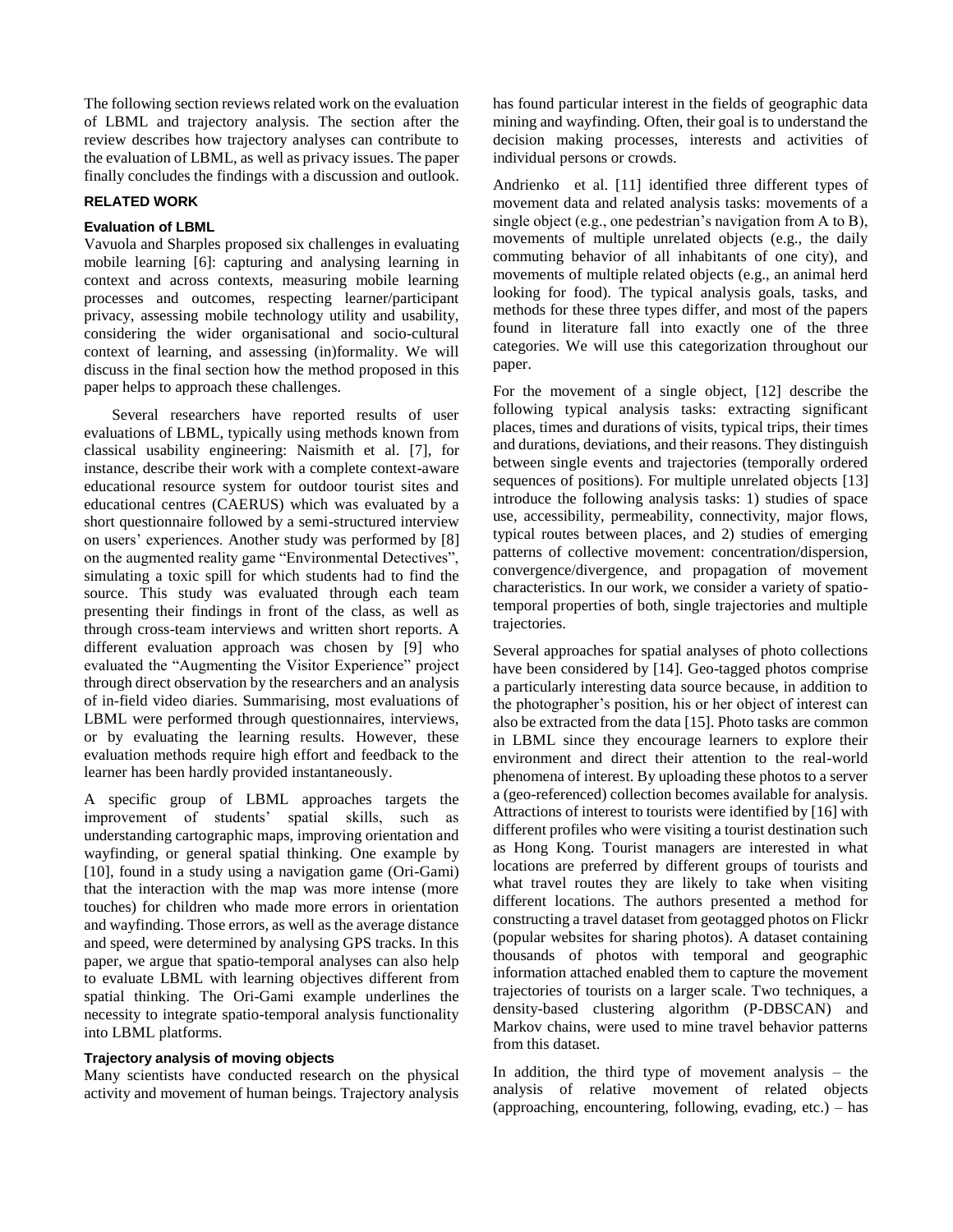been investigated. For instance, the RElative MOtion (REMO) approach proposed by [17] targets the analysis of motion based on geospatial lifelines of related moving objects. Motion patterns help to answer questions, such as the identification of an alpha animal in a pack of GPScollared wolves, or the detection of strategic and game-play behavior of two football teams, where the trajectories of 22 players were recorded with a sampling rate of 1 second. The basic idea of the analysis is to compare the motion attributes of point objects over space and time, and thus to relate one object's motion to the motion of all others.

# **ANALYSING LEARNERS' TRAJECTORIES**

As described in the previous section, we structure the following discussion based on the classification of movement analysis tasks by Andrienko & Andrienko [18]: analysis of the movement of single learners, analysis of the movement of multiple unrelated learners, and analysis of the movement of multiple related learners, i.e., learners moving in a group.

The distinction between single users and group users plays an important role for LBML: single users learn alone and independently, and traverse the learning area on their own. If a teacher is involved in the LBML process, information sharing happens indirectly and delayed. Because phenomena perceived during the LBML process crucially contribute to a holistic understanding of the learning content, a single user might have difficulties to classify an impression as important or unimportant due to missing second opinions. Furthermore, it can be boring to fulfill vastly interactive location-based tasks alone. In this way, free exploration is highly constructivist and might increase motivation more than executing a learning module along a predefined path.

In contrast, group users interact with each other and must take decisions together. Thus, group users can obtain social competence while finding solutions within a debate by compromise or by assertiveness. Often, self-assertive individuals try to act as map leaders. In contrast, other group members risk becoming followers by avoiding conflicts and by evading group decision-making. One advantage of groups is the direct and immediate share of impressions, which might contribute to the holistic understanding of the learning content. Groups may be put together randomly or based on common intrinsic or extrinsic motivational factors.

In the following, we describe how to apply spatio-temporal analysis to learners' trajectories. In addition, we discuss in how far spatio-temporal analysis might be useful to evaluate LBML classes post-hoc. Examples are mainly taken from an LBML project for architecture students at university level by [2].

# **Movement of single learners**

Two types of location tracking can be found in LBML projects and the type of tracking significantly influences the kind of analysis that can reasonably be applied:

Seamless tracking, as done by a GPS logger, is typically implemented as a background service recording location data at a regular frequency, often chosen between one and several seconds. Sometimes, seamless tracking is considered as too privacy offending, too battery straining, or simply not possible due to missing hardware capabilities. In these cases, an alternative approach to location tracking consists in recording a position every time a specific function is called, such as when taking a picture [16] or solving a task. While the recording frequency of function-dependent location tracking is typically much lower, additional (task-related) data are recorded which can help in the semantic interpretation of the track point, i.e., finding the reason for the stop. The two tracking methods can also be combined.

The logged data consist of information about location and time, from which additional spatio-temporal characteristics can be derived, depending on the recording rate (e.g., speed, acceleration, curviness, curvature, sinuosity, etc. [19]). These can be indicators for the reasons why decisions were made. Obviously, the higher the recording rate, the more valid conclusions can be drawn.

For instance, acceleration or deceleration could provide evidence of the learner's uncertainty, time pressure, or (missing) motivation. This, however, may be dependent on the learner's social and cultural background. Another indicator for uncertainty could be a "zig-zag" path which could mean that the learner had problems finding the target or understanding the map [10]. However, in cases where exploration of the environment is part of the intended learning behavior, a "zig-zag" path is part of envisioned location-based learning. By correlating the path with spatial knowledge about the area, intended "zig-zag" or decelerations can be distinguished from those indicating problems.

Often the teacher expects learners to follow a certain path and to take a certain means of transportation. In that case, a spatial analysis can reveal deviations from that path, or transportation mode respectively, for which several reasons may exist: wayfinding problems (see above), changes in the environment (e.g., a construction site or flooded area), unclear communication on the path to take, or physical activity avoidance behavior. For identifying the reason additional sources need to be used (including simply asking the student). A challenge, however, consists in determining whether learners who stayed on the intended path did really perceive the real-world phenomena the teacher expected them to pay attention to.

As an example, Figure 1 shows a seamless track of one individual person who was supposed to visit as many shows and species as possible in the zoo in Nuremberg (Germany) within a four hour time limit. The trajectory in this case allows the teacher to investigate places in which the learner was moving rather fast, showing less interest in certain species (e.g., close to the lakes in the South), and which species or shows he spent more time with. In the example,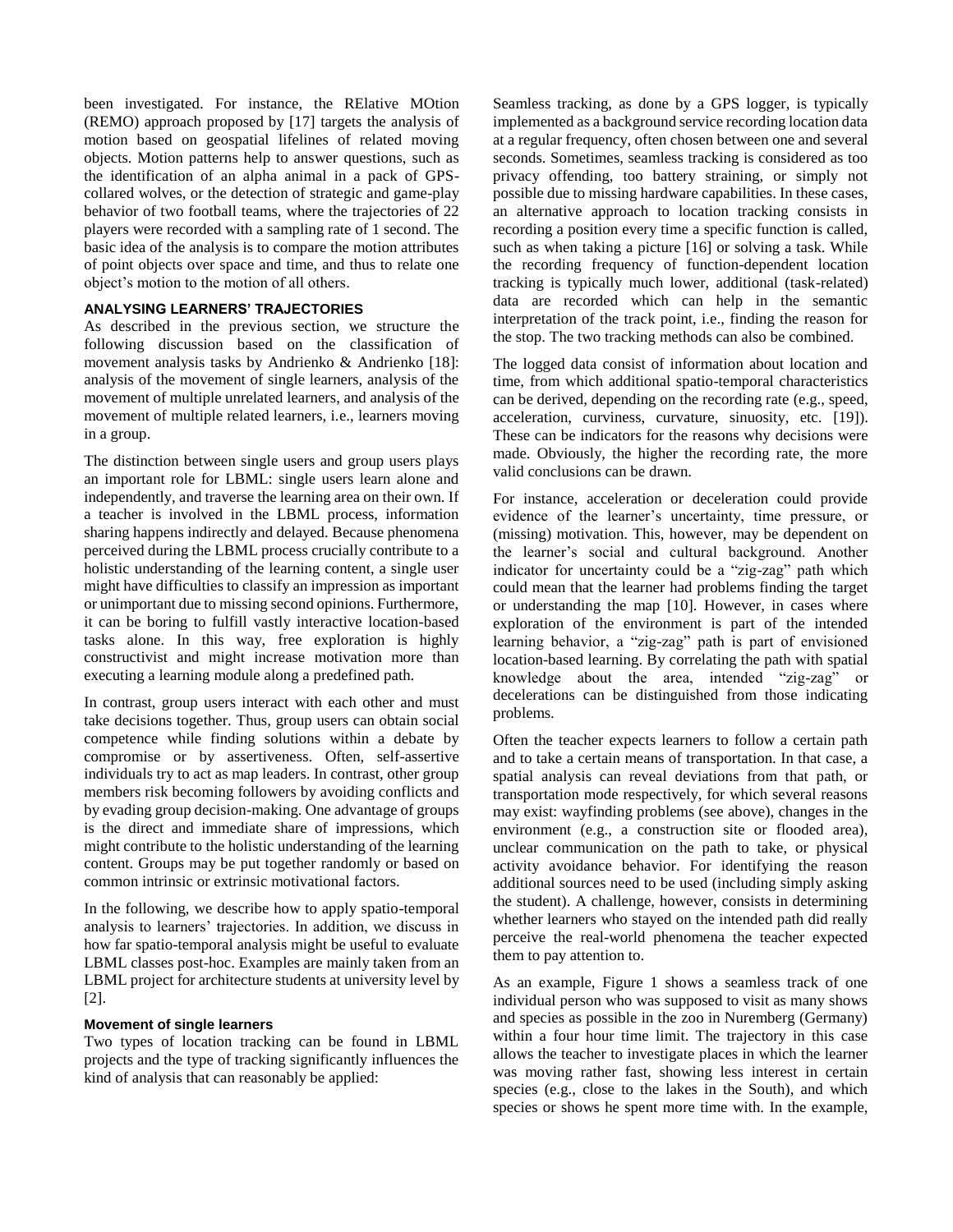the subject has visited the majority of the available shows, thus fulfilling at least part two of the learning goal. Analysing very carefully, the tracks also reveal stops when the visitor interrupted the task to eat, drink, or rest. Such information can be valuable to estimate the time a teacher should plan for the task. Thus, the evaluation of seamless tracking paths can provide helpful information for the improvement of lessons.



**Figure 1. Learner exploring the zoo in Nuremberg (basemap: © OpenStreetMap).**



**Figure 2. Recorded track on the Former Nazi Party Rally Grounds, Nuremberg, Germany (today a museum site) (basemap: © OpenStreetMap).**

Another example is displayed in Figure 2. After a theoretical introduction in the classroom, a single learner had to find ten architectural buildings belonging to the "Third Reich architecture" and capture the coordinates, one representative photo, and a current usage description for each of them. Here, the learner has indeed found ten relevant buildings, but a different set than the teacher had expected. The new content can now be included into the theoretical introduction and/or the task for the next session.

Besides the improvement of lessons, the analysis of a single learner's track also enables the teacher to provide individualized help to that specific learner.

#### **Movements of multiple unrelated learners**

LBML platforms enable learners to execute the learning unit individually, i.e., outside of a formal classroom setting and in a time window of their choice. In this case, the trajectories learners take are independent from each other, while still based on the same tasks. Logging the movement data of these independent learners can lead to a, possibly large, collection of trajectories that allows for a number of analysis tasks.

First, all trajectory properties that can be analysed for an individual user (section *Movement of single learners*) can now be investigated in an aggregated form, such as: which locations did most learners find interesting (detection of Points of Interest, POI)? Where did most wayfinding problems occur? etc. Even more than for single user analyses, the results can be used to improve the LBML lessons. Methods for this kind of aggregated analyses, such as POI detection, are well-known in the literature (e.g., spatial clustering and visual analytics as described in [12]).

Second, a large dataset of trajectories can help identify users who showed similar movement (e.g., [20]) and, based on these similarities, detect clusters. The clusters can then be analysed w.r.t. the demographic, social, cultural, and other information available for the participants. For instance, we may find that females, on average, solved the task at hand in a similar way, and different to average male learners. Moreover, the paths learners took in a free-exploration task could be correlated with information on the learning effect, leading to a change in the LBML unit design.

#### **Movements of multiple related learners**

Learning can also occur within a team that pursuits the same target. Several studies have shown that the motivation rises when working with peers [21]. Knowledge can be exchanged and the constructivist learning rises as well on the condition that interaction by discussion between the learners is frequent. Each group member contributes to the team's success by occupying a specific role. However, social competence plays an important part. Consequently, the movement patterns differ between the roles occupied. The trendsetter motion pattern was introduced by [17] as one trend-setting moving point object that anticipates the motion of n others with the REMO approach. Once a trendsetter has been detected as leader, the other group members act as followers. Followers can indeed be interested in the LBML process and consequently like to adapt the leader's behavior. However, other followers prefer to evade the responsibility of contributing to the group's success. One assumption can be that interested or engaged learners are always sited close to the leader, moving at the same speed along the route. In contrast, uninterested people are located more distant to the group leader. Consequently, the speed pattern may provide evidence for distinguishing between interested and uninterested learners. Repeating outdoor learning units with the same group of learners could support these indications. However, in order to evaluate or interpret such observations it is required that the location accuracy is always known and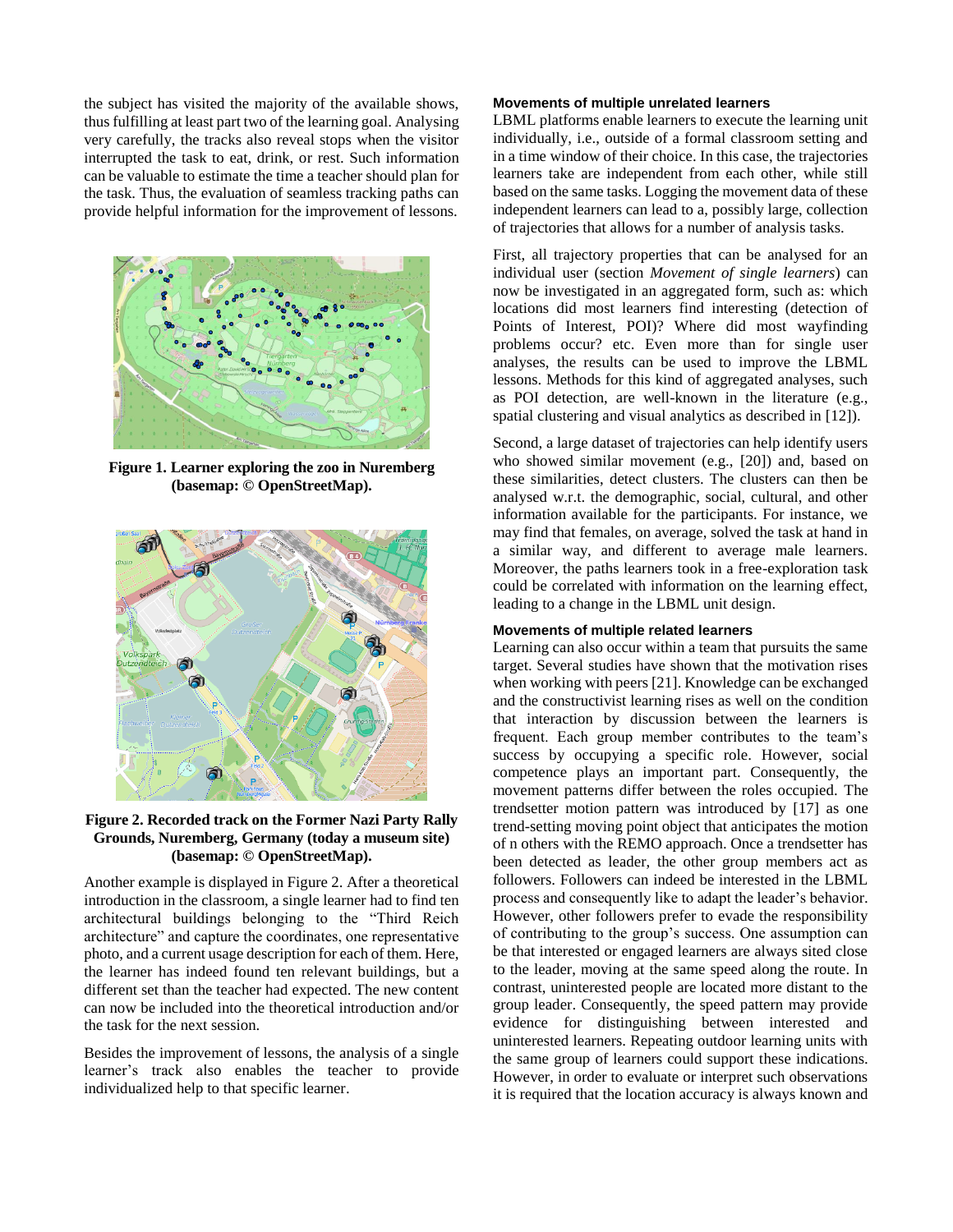taken into account. Another evaluation can be made by investigating the size of the group. Are the moving learners close together in a small clustered group or are they dispersing over time when they join a larger group?

In addition to the trendsetter motion pattern, [17] described two more patterns. On the one hand, the concurrence motion pattern shows cutting trajectories, which occur because individuals are pursuing their own objectives. This situation might happen after an unpredicted phenomenon, such as an accident. On the other hand, the constant motion pattern shows non-cutting trajectories, which occur because the individuals share a sequence of equal motion attributes for r consecutive time steps.

#### **Privacy**

The opportunities to improve the understanding of human behavior in its environmental context were highlighted by [22] but at the same time they warned of the potential breach of confidentiality statements made during data collection. In the case of LBML platforms, privacy issues are, first of all, the same issues as for (non location-based, non-mobile) elearning [23]. For instance, when solving tasks in an elearning management system (eLMS) over the web, the learner needs to trust all parties who get access to her data, which includes at least the eLMS provider and the teacher. It is plausible to simply assume a trustful teacher-student relationship, since otherwise learning would be seriously hampered. For the eLMS provider (in our case: the LBML management system provider) we suggest to choose a trustworthy party, such as the educational institution.

However, assuming that location privacy is exactly the same as general online privacy is not completely correct [24]. With data mining techniques it is possible to identify real persons based on their trajectory, even if the user is anonymized with a pseudonym [25] based on the detection of frequently visited locations (home, work, etc.) and profiles created from other data sources. The movement behavior shown during LBML, however, is usually not related to the daily routines or interests of the individual, but determined either by the pre-defined path, or by the set of locations available in the area of the learning unit. In other words, deanonymization will be difficult because all learners visit (more or less) the same set of locations.

More nuanced license models were pinpointed by [26] as another possible solution: while existing data licenses focus on property rights, it would often be more adequate to have licenses only for data usage which disallow specific kinds of harmful use or processing.

#### **DISCUSSION AND OUTLOOK**

In this paper we have systematically explored how spatiotemporal analyses of location-based mobile learners' data can be used to evaluate and improve LBML concepts and technologies. Although our method enables new types of evaluations for LBML, it is clear that the method needs to be

combined with classical evaluation approaches, such as questionnaires or interviews.

As described in *Evaluation of LBML*, six major challenges for the evaluation of LBML have been identified by [6]. The method proposed here contributes to these challenges as follows:

*Capturing and analysing learning in context and across contexts*: location is recognized as one of the most important – if not the most important form of context. By tracking location during learning, we enable the analysis of learning behavior, strategies and success in relation to specific locations, as well as across locations.

*Measuring mobile learning processes and outcomes*: learning processes in LBML almost always include locomotion. Perceiving, reasoning about, and understanding environmental phenomena happens at locations, as well as during locomotion between locations. A learner's trajectory thus reflects the progress and individual development of the learning process.

*Respecting learner/participant privacy*: as discussed in the section *Privacy*, LBML is not more privacy-breaching than other eLMS. However, regulatory approaches to privacy need to be respected by LBML platforms which are summarized by the five principles of fair information practices in [27]. They point out that various types of inferences of movement patterns make anonymity and pseudonymity much harder to maintain than in other privacy applications, such as the Internet. Because information about personal location is highly dynamic, the potential uses and privacy implications of dynamic location information change over time. Finally they caution that without proper protection, the location information generated by locationaware systems could conceivably be abused or unfairly used in almost any domain of human, social, or economic activity.

*Assessing mobile technology utility and usability*: trajectory analyses can show whether learners get lost, thus revealing problems with the navigation assistance of the system (e.g., the map design). Also, systematic positioning errors become apparent in the trajectories, such as urban canyons shadowing the GPS signal in certain areas, which means a different type of positioning technology could become necessary for that specific region.

*Considering the wider organizational and socio-cultural context of learning:* the social context of learning could be detected if an analysis of movement dynamics within a learning group can be performed. We also mentioned that correlations between the socio-cultural context and typical movement patterns can be detected through cluster analyses based on large collections of trajectory data.

*Assessing (in)formality*: learning in LBML can take place at any time, independent from a formal classroom setting. This informal setting could lead to students not visiting the places they are supposed to. As explained in the section *Movement*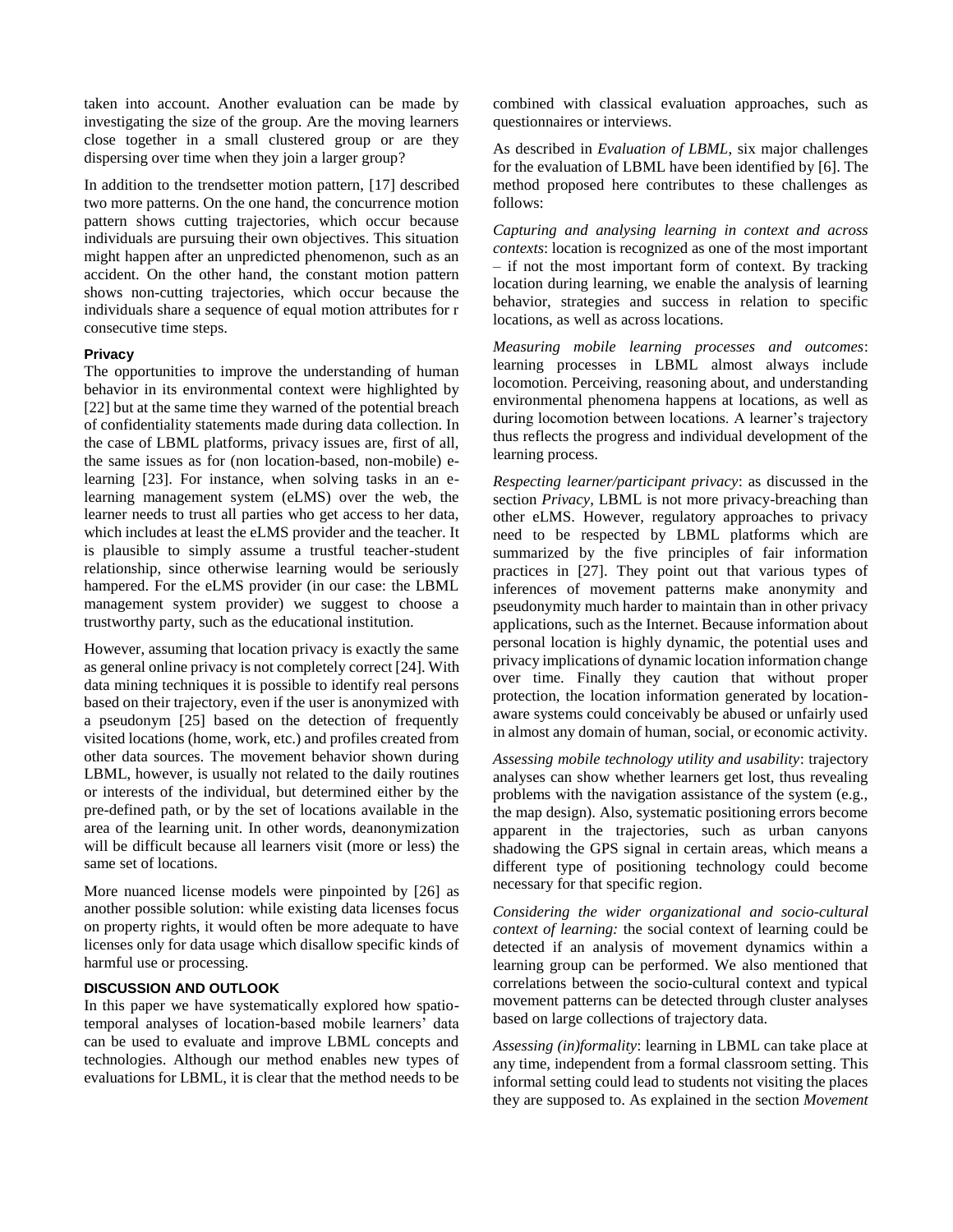*of single learners*, such deviations from a pre-defined path can be detected in trajectories.

One of the curriculum goals of e-learning in school education is to provide learners with 21st century skills. Kong et al. [28] anticipated a growing trend towards more individualized and collaborative learning in school education. While physical classrooms will keep their importance in learners' interaction and socialization, learning will extend to outside classrooms and play an increasingly important role in learners' knowledge construction through their daily learning activities. LBML platforms enable these learning styles, while at the same time fostering mobile technology skills, as well as orientation and navigation skills.

A delicate discussion issue is the direct derivation of the learning effect from the processed track. On the one hand, tracks can reveal a behavior; however, this behavior does not have to be based on specific impressions at a given spatiotemporal location. Because learning is influenced by feelings and impressions are perceived individually, it is not possible to state learning effects based on processed tracks only.

Furthermore, teachers should reflect how they deal with mistakes. Even if location-based problems might have been solved incorrectly, this failure does not automatically testify a lacking spatial comprehension. It might be that these failing learners did not perceive the same as the teacher did in advance to determine the correct answer. In this way, teachers must be careful and reflect the task validity to broaden the horizon of correct answers by the consideration of different perceptions. Situations might occur in which learners are able to construct truthful mental models without staying on the path suggested by the teacher, however, built with impressions unknown to the teacher. Thus, the validity of location-based tasks should be reflected in favor of constructivist knowledge acquisition.

Nevertheless, exploring the target area during preparation is essential to determine possible obstacles and to gain routine with the conduction of LBML. Consequently, teachers can get an idea about impressions perceived by the learners; this supports the creation of meshing learning goals and tasks for the LBML unit [29].

Broad studies for each presented movement category are considered right now and in future research. We will address peers across disciplines and demography as well as social and cultural origin to generate profound knowledge about LBML.

# **ACKNOWLEDGMENTS**

We like to thank ETH Zurich for providing the funding for the OMLETH project ("Ortsbezogenes Mobiles Lernen an der ETH") through the Innovedum funding program, which has been established by the Rector to finance initiatives for exploring innovative teaching solutions (http://www.innovedum.ethz.ch/index\_EN).

# **REFERENCES**

- 1. Brown, E., et al., Education in the wild: contextual and location-based mobile learning in action. 2010: Learning Sciences Research Institute, University of Nottingham.
- 2. Sailer, C., P. Kiefer, and M. Raubal. An integrated learning management system for location-based mobile learning. In 11th International Conference on Mobile Learning 2015 (ML 2015). 2015. Madeira, Portugal.
- 3. Sailer, C., et al. Teachers matter challenges of using a location-based mobile learning platform. In Proceedings of the 14th World conference on mobile and contextual learning. 2015. Venice.
- 4. Hägerstraand, T., What about people in regional science? Papers in regional science, 1970. 24(1): p. 7- 24.
- 5. Zheng, Y. and X. Zhou, Computing with spatial trajectories. 2011: Springer Science & Business Media.
- 6. Vavoula, G.N. and M. Sharples, Meeting the challenges in evaluating mobile learning: a 3-level evaluation framework. 2009.
- 7. Naismith, L., M. Sharples, and J. Ting, Evaluation of CAERUS: a context aware mobile guide. Proceedings of mLearn 2005-Mobile technology: The future of learning in your hands, Cape Town, South Africa., 2005.
- 8. Klopfer, E. and K. Squire, Environmental Detectives the development of an augmented reality platform for environmental simulations. Educational Technology Research and Development, 2008. 56(2): p. 203-228.
- 9. Priestnall, G., et al., A student-led comparison of techniques for augmenting the field experience. 2009.
- 10.Bartoschek, T., et al. Ori-Gami–An App fostering spatial competency development and spatial learning of children. In Proceedings of the 15th AGILE International Conference on Geographic Information Science. Leuven, Belgium: Springer-Verlag. 2013.
- 11.Andrienko, G., et al., Visual analytics of movement. 2013: Springer Science & Business Media.
- 12.Andrienko, G., et al., Visual analytics methodology for eye movement studies. Visualization and Computer Graphics, IEEE Transactions on, 2012. 18(12): p. 2889- 2898.
- 13.Andrienko, N. and G. Andrienko, Visual analytics of movement: An overview of methods, tools and